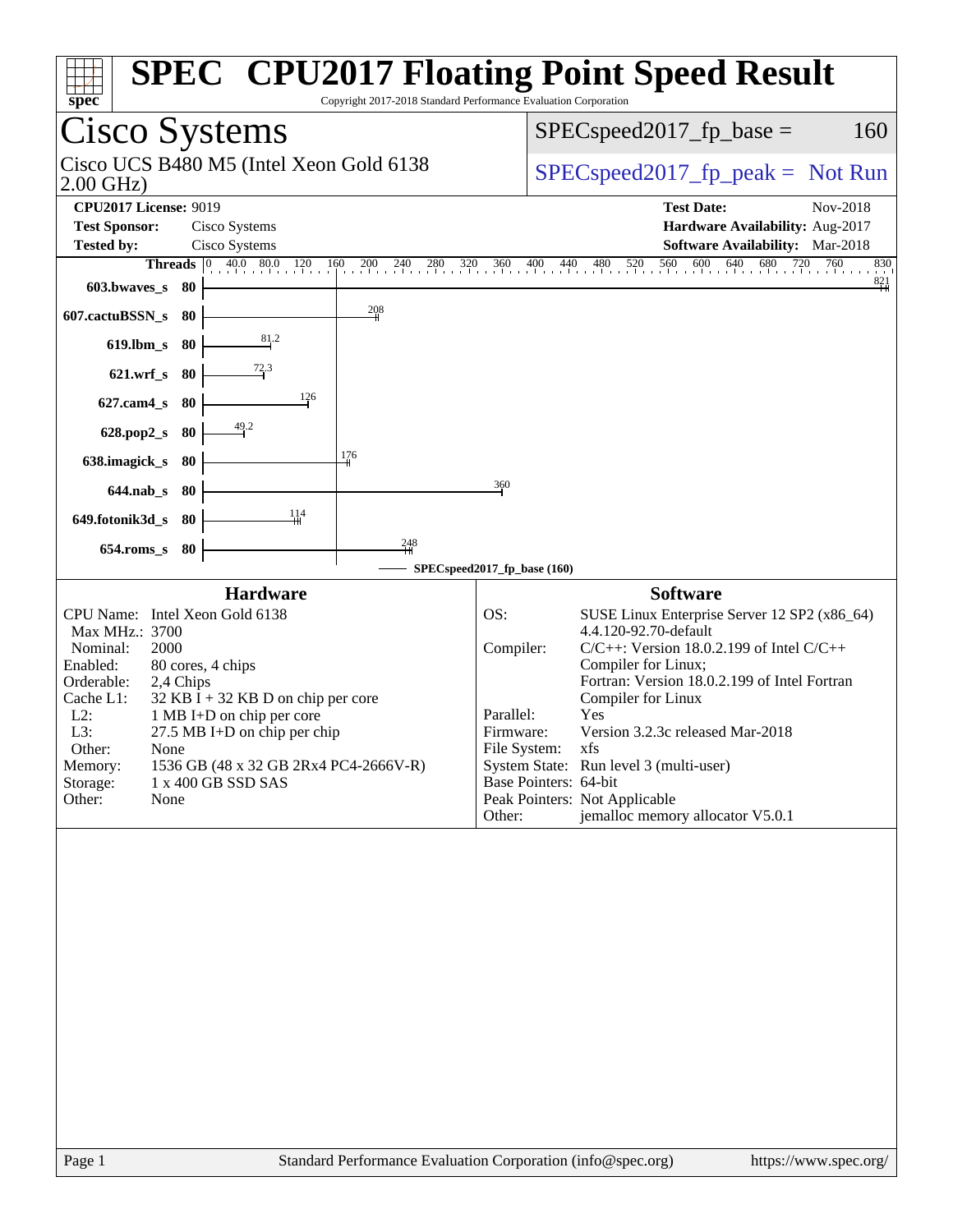

Copyright 2017-2018 Standard Performance Evaluation Corporation

# Cisco Systems

2.00 GHz) Cisco UCS B480 M5 (Intel Xeon Gold 6138  $\vert$  [SPECspeed2017\\_fp\\_peak =](http://www.spec.org/auto/cpu2017/Docs/result-fields.html#SPECspeed2017fppeak) Not Run

 $SPEC speed2017_fp\_base = 160$ 

**[CPU2017 License:](http://www.spec.org/auto/cpu2017/Docs/result-fields.html#CPU2017License)** 9019 **[Test Date:](http://www.spec.org/auto/cpu2017/Docs/result-fields.html#TestDate)** Nov-2018 **[Test Sponsor:](http://www.spec.org/auto/cpu2017/Docs/result-fields.html#TestSponsor)** Cisco Systems **[Hardware Availability:](http://www.spec.org/auto/cpu2017/Docs/result-fields.html#HardwareAvailability)** Aug-2017 **[Tested by:](http://www.spec.org/auto/cpu2017/Docs/result-fields.html#Testedby)** Cisco Systems **[Software Availability:](http://www.spec.org/auto/cpu2017/Docs/result-fields.html#SoftwareAvailability)** Mar-2018

## **[Results Table](http://www.spec.org/auto/cpu2017/Docs/result-fields.html#ResultsTable)**

|                                              | <b>Base</b>    |                |       |                |            | <b>Peak</b>    |            |                |                |              |                |              |                |              |
|----------------------------------------------|----------------|----------------|-------|----------------|------------|----------------|------------|----------------|----------------|--------------|----------------|--------------|----------------|--------------|
| <b>Benchmark</b>                             | <b>Threads</b> | <b>Seconds</b> | Ratio | <b>Seconds</b> | Ratio      | <b>Seconds</b> | Ratio      | <b>Threads</b> | <b>Seconds</b> | <b>Ratio</b> | <b>Seconds</b> | <b>Ratio</b> | <b>Seconds</b> | <b>Ratio</b> |
| 603.bwayes s                                 | 80             | 71.5           | 825   | 72.3           | 816        | 71.8           | 821        |                |                |              |                |              |                |              |
| 607.cactuBSSN s                              | 80             | 80.2           | 208   | 79.2           | 210        | 80.1           | 208        |                |                |              |                |              |                |              |
| $619.$ lbm s                                 | 80             | 64.5           | 81.2  | 64.5           | 81.1       | 64.4           | 81.4       |                |                |              |                |              |                |              |
| $621.wrf$ s                                  | 80             | 183            | 72.3  | 183            | 72.2       | 181            | 73.0       |                |                |              |                |              |                |              |
| $627$ .cam $4$ <sub>s</sub>                  | 80             | 70.0           | 127   | 70.1           | 126        | 70.7           | 125        |                |                |              |                |              |                |              |
| $628.pop2_s$                                 | 80             | 241            | 49.2  | 243            | 48.9       | 241            | 49.3       |                |                |              |                |              |                |              |
| 638.imagick_s                                | 80             | 82.2           | 176   | 83.5           | 173        | 82.2           | 176        |                |                |              |                |              |                |              |
| $644$ .nab s                                 | 80             | 48.7           | 359   | 48.5           | 360        | 48.5           | 360        |                |                |              |                |              |                |              |
| 649.fotonik3d s                              | 80             | 78.2           | 117   | 80.1           | <u>114</u> | 83.0           | 110        |                |                |              |                |              |                |              |
| $654$ .roms s                                | 80             | 64.7           | 243   | 62.7           | 251        | 63.4           | <u>248</u> |                |                |              |                |              |                |              |
| $SPEC speed2017$ fp base =<br>160            |                |                |       |                |            |                |            |                |                |              |                |              |                |              |
| $SPECspeed2017_fp\_peak =$<br><b>Not Run</b> |                |                |       |                |            |                |            |                |                |              |                |              |                |              |

Results appear in the [order in which they were run.](http://www.spec.org/auto/cpu2017/Docs/result-fields.html#RunOrder) Bold underlined text [indicates a median measurement](http://www.spec.org/auto/cpu2017/Docs/result-fields.html#Median).

## **[Operating System Notes](http://www.spec.org/auto/cpu2017/Docs/result-fields.html#OperatingSystemNotes)**

Stack size set to unlimited using "ulimit -s unlimited"

## **[General Notes](http://www.spec.org/auto/cpu2017/Docs/result-fields.html#GeneralNotes)**

Environment variables set by runcpu before the start of the run: KMP\_AFFINITY = "granularity=fine,compact" LD\_LIBRARY\_PATH = "/home/cpu2017/lib/ia32:/home/cpu2017/lib/intel64" OMP\_STACKSIZE = "192M"

 Binaries compiled on a system with 1x Intel Core i7-6700K CPU + 32GB RAM memory using Redhat Enterprise Linux 7.5 Transparent Huge Pages enabled by default Prior to runcpu invocation Filesystem page cache synced and cleared with: sync; echo 3> /proc/sys/vm/drop\_caches Yes: The test sponsor attests, as of date of publication, that CVE-2017-5754 (Meltdown) is mitigated in the system as tested and documented. Yes: The test sponsor attests, as of date of publication, that CVE-2017-5753 (Spectre variant 1) is mitigated in the system as tested and documented. Yes: The test sponsor attests, as of date of publication, that CVE-2017-5715 (Spectre variant 2) is mitigated in the system as tested and documented. jemalloc, a general purpose malloc implementation built with the RedHat Enterprise 7.5, and the system compiler gcc 4.8.5 sources available from jemalloc.net or<https://github.com/jemalloc/jemalloc/releases>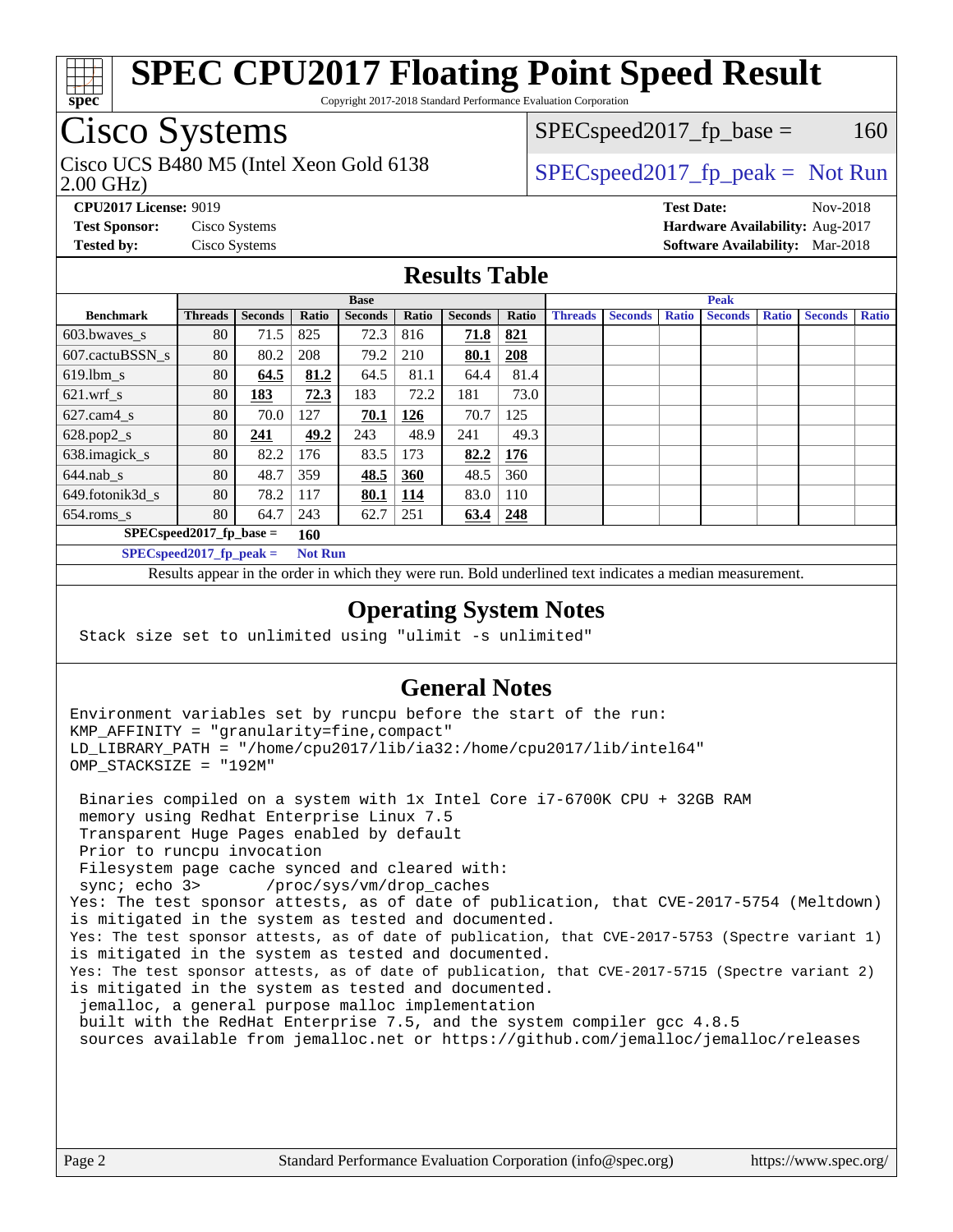

Copyright 2017-2018 Standard Performance Evaluation Corporation

## Cisco Systems

Cisco UCS B480 M5 (Intel Xeon Gold 6138<br>2.00 GHz)

 $SPEC speed2017<sub>fp</sub> base =  $160$$ 

 $SPEC speed2017_fp\_peak = Not Run$ 

**[Tested by:](http://www.spec.org/auto/cpu2017/Docs/result-fields.html#Testedby)** Cisco Systems **[Software Availability:](http://www.spec.org/auto/cpu2017/Docs/result-fields.html#SoftwareAvailability)** Mar-2018

**[CPU2017 License:](http://www.spec.org/auto/cpu2017/Docs/result-fields.html#CPU2017License)** 9019 **[Test Date:](http://www.spec.org/auto/cpu2017/Docs/result-fields.html#TestDate)** Nov-2018 **[Test Sponsor:](http://www.spec.org/auto/cpu2017/Docs/result-fields.html#TestSponsor)** Cisco Systems **[Hardware Availability:](http://www.spec.org/auto/cpu2017/Docs/result-fields.html#HardwareAvailability)** Aug-2017

## **[Platform Notes](http://www.spec.org/auto/cpu2017/Docs/result-fields.html#PlatformNotes)**

Page 3 Standard Performance Evaluation Corporation [\(info@spec.org\)](mailto:info@spec.org) <https://www.spec.org/> BIOS Settings: Intel HyperThreading Technology set to Disabled CPU performance set to Enterprise Power Performance Tuning set to OS Controls SNC set to Disabled Patrol Scrub set to Disabled Sysinfo program /home/cpu2017/bin/sysinfo Rev: r5797 of 2017-06-14 96c45e4568ad54c135fd618bcc091c0f running on linux-xy4f Thu Nov 29 22:32:29 2018 SUT (System Under Test) info as seen by some common utilities. For more information on this section, see <https://www.spec.org/cpu2017/Docs/config.html#sysinfo> From /proc/cpuinfo model name : Intel(R) Xeon(R) Gold 6138 CPU @ 2.00GHz 4 "physical id"s (chips) 80 "processors" cores, siblings (Caution: counting these is hw and system dependent. The following excerpts from /proc/cpuinfo might not be reliable. Use with caution.) cpu cores : 20 siblings : 20 physical 0: cores 0 1 2 3 4 8 9 10 11 12 16 17 18 19 20 24 25 26 27 28 physical 1: cores 0 1 2 3 4 8 9 10 11 12 16 17 18 19 20 24 25 26 27 28 physical 2: cores 0 1 2 3 4 8 9 10 11 12 16 17 18 19 20 24 25 26 27 28 physical 3: cores 0 1 2 3 4 8 9 10 11 12 16 17 18 19 20 24 25 26 27 28 From lscpu: Architecture: x86\_64 CPU op-mode(s): 32-bit, 64-bit Byte Order: Little Endian  $CPU(s):$  80 On-line CPU(s) list: 0-79 Thread(s) per core: 1 Core(s) per socket: 20 Socket(s): 4 NUMA node(s): 4 Vendor ID: GenuineIntel CPU family: 6 Model: 85 Model name: Intel(R) Xeon(R) Gold 6138 CPU @ 2.00GHz Stepping: 4 CPU MHz: 1462.058 CPU max MHz: 3700.0000 CPU min MHz: 1000.0000 BogoMIPS: 3999.97 Virtualization: VT-x **(Continued on next page)**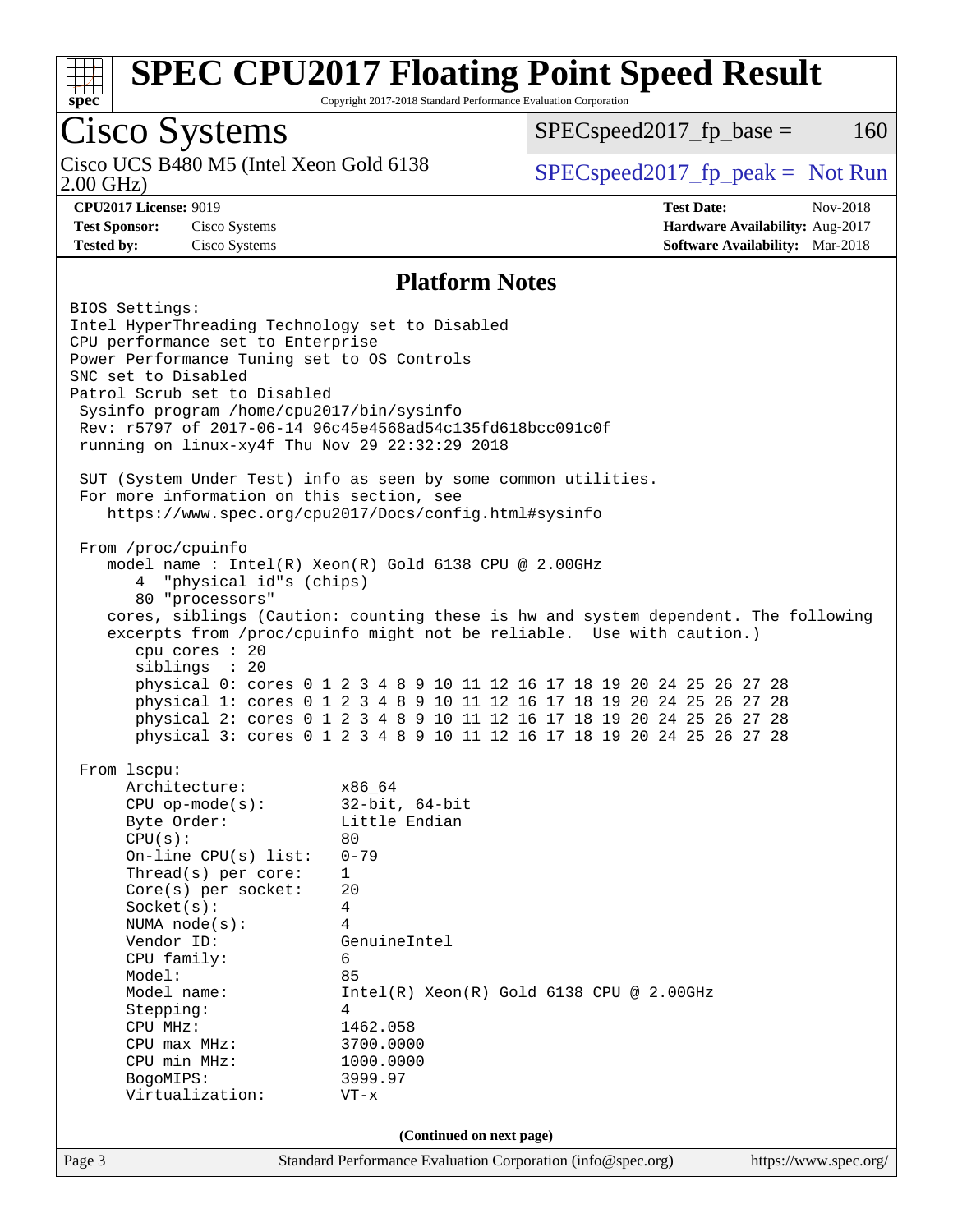

Copyright 2017-2018 Standard Performance Evaluation Corporation

Cisco Systems 2.00 GHz) Cisco UCS B480 M5 (Intel Xeon Gold 6138  $\vert$  [SPECspeed2017\\_fp\\_peak =](http://www.spec.org/auto/cpu2017/Docs/result-fields.html#SPECspeed2017fppeak) Not Run

 $SPEC speed2017<sub>fp</sub> base =  $160$$ 

**[CPU2017 License:](http://www.spec.org/auto/cpu2017/Docs/result-fields.html#CPU2017License)** 9019 **[Test Date:](http://www.spec.org/auto/cpu2017/Docs/result-fields.html#TestDate)** Nov-2018 **[Test Sponsor:](http://www.spec.org/auto/cpu2017/Docs/result-fields.html#TestSponsor)** Cisco Systems **[Hardware Availability:](http://www.spec.org/auto/cpu2017/Docs/result-fields.html#HardwareAvailability)** Aug-2017 **[Tested by:](http://www.spec.org/auto/cpu2017/Docs/result-fields.html#Testedby)** Cisco Systems **[Software Availability:](http://www.spec.org/auto/cpu2017/Docs/result-fields.html#SoftwareAvailability)** Mar-2018

### **[Platform Notes \(Continued\)](http://www.spec.org/auto/cpu2017/Docs/result-fields.html#PlatformNotes)**

| $L1d$ cache:            | 32K       |
|-------------------------|-----------|
| $L1i$ cache:            | 32K       |
| $L2$ cache:             | 1024K     |
| $L3$ cache:             | 28160K    |
| NUMA node0 CPU(s):      | $0 - 19$  |
| NUMA nodel CPU(s):      | $20 - 39$ |
| NUMA $node2$ $CPU(s)$ : | $40 - 59$ |
| NUMA node3 CPU(s):      | $60 - 79$ |
|                         |           |

Flags: fpu vme de pse tsc msr pae mce cx8 apic sep mtrr pge mca cmov pat pse36 clflush dts acpi mmx fxsr sse sse2 ss ht tm pbe syscall nx pdpe1gb rdtscp lm constant\_tsc art arch\_perfmon pebs bts rep\_good nopl xtopology nonstop\_tsc aperfmperf eagerfpu pni pclmulqdq dtes64 monitor ds\_cpl vmx smx est tm2 ssse3 sdbg fma cx16 xtpr pdcm pcid dca sse4\_1 sse4\_2 x2apic movbe popcnt tsc\_deadline\_timer aes xsave avx f16c rdrand lahf\_lm abm 3dnowprefetch ida arat epb invpcid\_single pln pts dtherm hwp hwp\_act\_window hwp\_epp hwp\_pkg\_req intel\_pt rsb\_ctxsw spec\_ctrl stibp retpoline kaiser tpr\_shadow vnmi flexpriority ept vpid fsgsbase tsc\_adjust bmi1 hle avx2 smep bmi2 erms invpcid rtm cqm mpx avx512f avx512dq rdseed adx smap clflushopt clwb avx512cd avx512bw avx512vl xsaveopt xsavec xgetbv1 cqm\_llc cqm\_occup\_llc

 /proc/cpuinfo cache data cache size : 28160 KB

 From numactl --hardware WARNING: a numactl 'node' might or might not correspond to a physical chip. available: 4 nodes (0-3) node 0 cpus: 0 1 2 3 4 5 6 7 8 9 10 11 12 13 14 15 16 17 18 19 node 0 size: 385624 MB node 0 free: 382866 MB node 1 cpus: 20 21 22 23 24 25 26 27 28 29 30 31 32 33 34 35 36 37 38 39 node 1 size: 387057 MB node 1 free: 385654 MB node 2 cpus: 40 41 42 43 44 45 46 47 48 49 50 51 52 53 54 55 56 57 58 59 node 2 size: 387057 MB node 2 free: 384181 MB

 node 3 cpus: 60 61 62 63 64 65 66 67 68 69 70 71 72 73 74 75 76 77 78 79 node 3 size: 387054 MB

 node 3 free: 386018 MB node distances: node 0 1 2 3<br>0: 10 21 21 21

3: 21 21 21 10

 0: 10 21 21 21 1: 21 10 21 21 2: 21 21 10 21

 From /proc/meminfo MemTotal: 1583916132 kB HugePages\_Total: 0

**(Continued on next page)**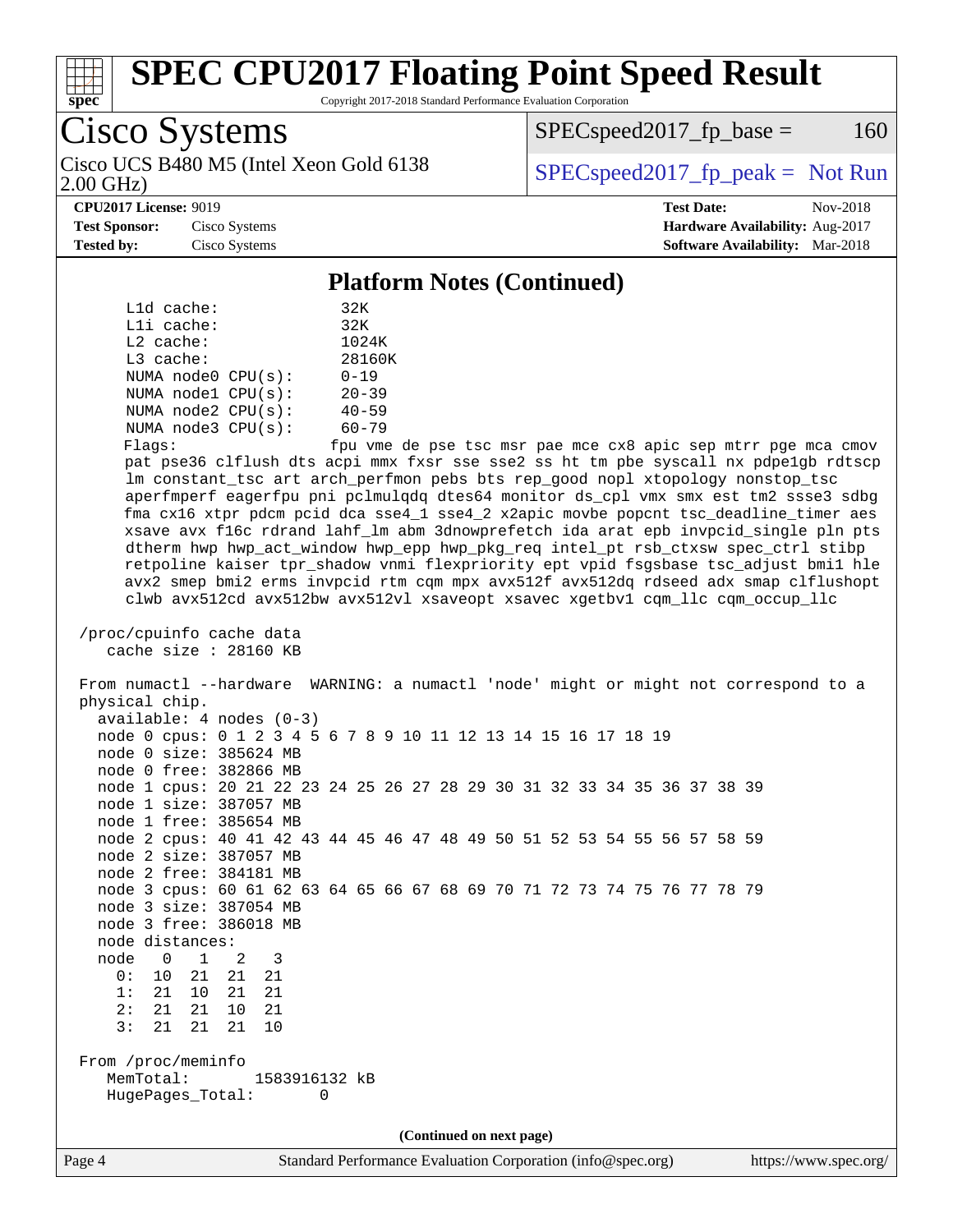

Copyright 2017-2018 Standard Performance Evaluation Corporation

Cisco Systems 2.00 GHz) Cisco UCS B480 M5 (Intel Xeon Gold 6138  $\vert$  [SPECspeed2017\\_fp\\_peak =](http://www.spec.org/auto/cpu2017/Docs/result-fields.html#SPECspeed2017fppeak) Not Run  $SPEC speed2017<sub>fp</sub> base =  $160$$ **[CPU2017 License:](http://www.spec.org/auto/cpu2017/Docs/result-fields.html#CPU2017License)** 9019 **[Test Date:](http://www.spec.org/auto/cpu2017/Docs/result-fields.html#TestDate)** Nov-2018 **[Test Sponsor:](http://www.spec.org/auto/cpu2017/Docs/result-fields.html#TestSponsor)** Cisco Systems **[Hardware Availability:](http://www.spec.org/auto/cpu2017/Docs/result-fields.html#HardwareAvailability)** Aug-2017 **[Tested by:](http://www.spec.org/auto/cpu2017/Docs/result-fields.html#Testedby)** Cisco Systems **[Software Availability:](http://www.spec.org/auto/cpu2017/Docs/result-fields.html#SoftwareAvailability)** Mar-2018 **[Platform Notes \(Continued\)](http://www.spec.org/auto/cpu2017/Docs/result-fields.html#PlatformNotes)** Hugepagesize: 2048 kB From /etc/\*release\* /etc/\*version\* SuSE-release: SUSE Linux Enterprise Server 12 (x86\_64) VERSION = 12 PATCHLEVEL = 2 # This file is deprecated and will be removed in a future service pack or release. # Please check /etc/os-release for details about this release. os-release: NAME="SLES" VERSION="12-SP2" VERSION\_ID="12.2" PRETTY\_NAME="SUSE Linux Enterprise Server 12 SP2" ID="sles" ANSI\_COLOR="0;32" CPE\_NAME="cpe:/o:suse:sles:12:sp2" uname -a: Linux linux-xy4f 4.4.120-92.70-default #1 SMP Wed Mar 14 15:59:43 UTC 2018 (52a83de) x86\_64 x86\_64 x86\_64 GNU/Linux run-level 3 Dec 31 19:06 SPEC is set to: /home/cpu2017 Filesystem Type Size Used Avail Use% Mounted on /dev/sda1 xfs 224G 76G 148G 34% / Additional information from dmidecode follows. WARNING: Use caution when you interpret this section. The 'dmidecode' program reads system data which is "intended to allow hardware to be accurately determined", but the intent may not be met, as there are frequent changes to hardware, firmware, and the "DMTF SMBIOS" standard. BIOS Cisco Systems, Inc. B480M5.3.2.3c.0.0307181316 03/07/2018 Memory: 48x 0xCE00 M393A4K40BB2-CTD 32 GB 2 rank 2666 (End of data from sysinfo program) **[Compiler Version Notes](http://www.spec.org/auto/cpu2017/Docs/result-fields.html#CompilerVersionNotes)** ============================================================================== CC 619.lbm\_s(base) 638.imagick\_s(base) 644.nab\_s(base) ----------------------------------------------------------------------------- icc (ICC) 18.0.2 20180210 Copyright (C) 1985-2018 Intel Corporation. All rights reserved. ------------------------------------------------------------------------------

**(Continued on next page)**

Page 5 Standard Performance Evaluation Corporation [\(info@spec.org\)](mailto:info@spec.org) <https://www.spec.org/>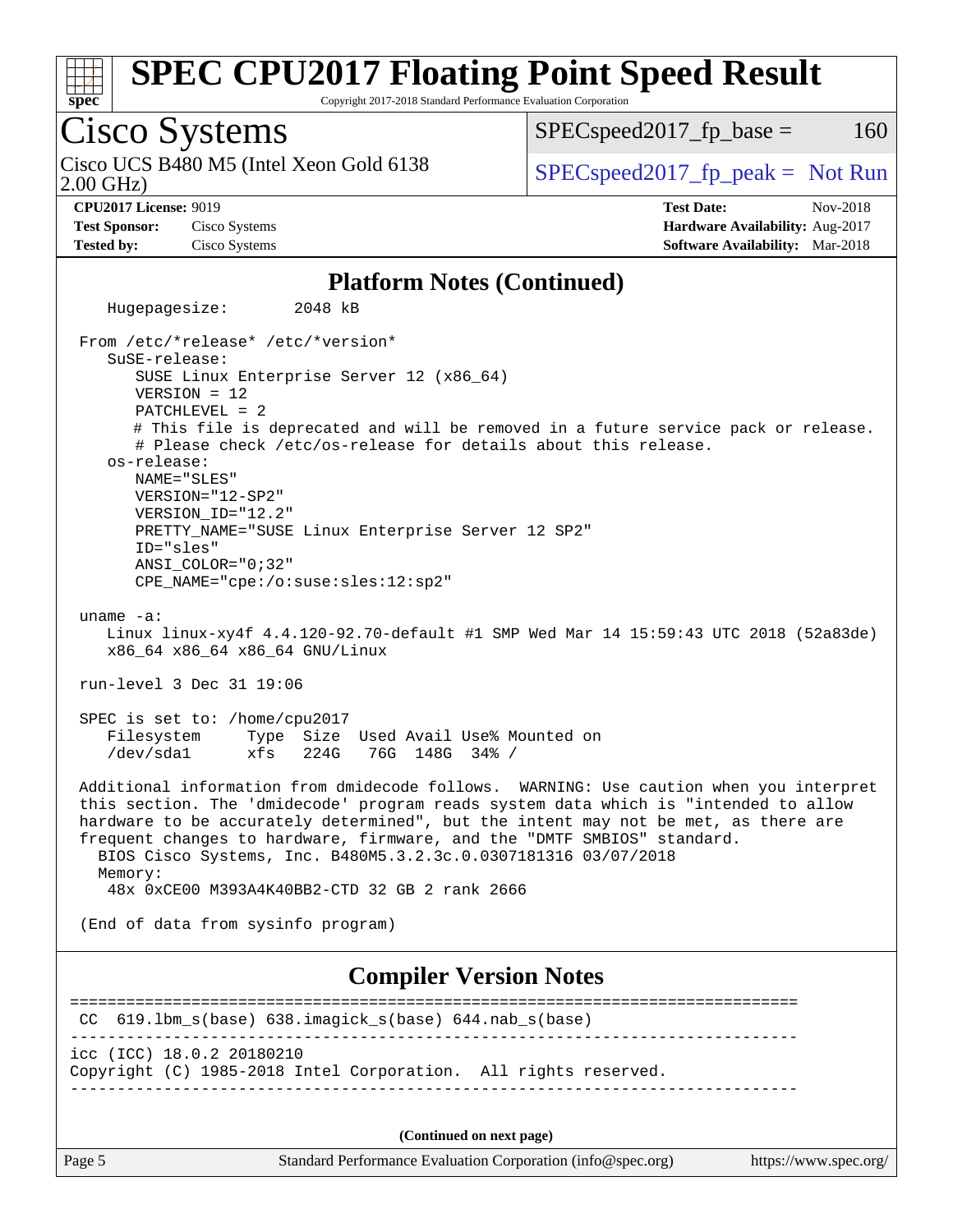

Copyright 2017-2018 Standard Performance Evaluation Corporation

## Cisco Systems

2.00 GHz) Cisco UCS B480 M5 (Intel Xeon Gold 6138  $\vert$  [SPECspeed2017\\_fp\\_peak =](http://www.spec.org/auto/cpu2017/Docs/result-fields.html#SPECspeed2017fppeak) Not Run

 $SPEC speed2017_fp\_base = 160$ 

**[CPU2017 License:](http://www.spec.org/auto/cpu2017/Docs/result-fields.html#CPU2017License)** 9019 **[Test Date:](http://www.spec.org/auto/cpu2017/Docs/result-fields.html#TestDate)** Nov-2018 **[Test Sponsor:](http://www.spec.org/auto/cpu2017/Docs/result-fields.html#TestSponsor)** Cisco Systems **[Hardware Availability:](http://www.spec.org/auto/cpu2017/Docs/result-fields.html#HardwareAvailability)** Aug-2017 **[Tested by:](http://www.spec.org/auto/cpu2017/Docs/result-fields.html#Testedby)** Cisco Systems **[Software Availability:](http://www.spec.org/auto/cpu2017/Docs/result-fields.html#SoftwareAvailability)** Mar-2018

## **[Compiler Version Notes \(Continued\)](http://www.spec.org/auto/cpu2017/Docs/result-fields.html#CompilerVersionNotes)**

| FC 607.cactuBSSN s(base)                                                                                                   |  |  |  |  |  |  |  |  |
|----------------------------------------------------------------------------------------------------------------------------|--|--|--|--|--|--|--|--|
|                                                                                                                            |  |  |  |  |  |  |  |  |
| icpc (ICC) 18.0.2 20180210<br>Copyright (C) 1985-2018 Intel Corporation. All rights reserved.<br>icc (ICC) 18.0.2 20180210 |  |  |  |  |  |  |  |  |
| Copyright (C) 1985-2018 Intel Corporation. All rights reserved.<br>ifort (IFORT) 18.0.2 20180210                           |  |  |  |  |  |  |  |  |
| Copyright (C) 1985-2018 Intel Corporation. All rights reserved.                                                            |  |  |  |  |  |  |  |  |
|                                                                                                                            |  |  |  |  |  |  |  |  |
| $FC 603.bwaves_s(base) 649.fotonik3d_s(base) 654.roms_s(base)$                                                             |  |  |  |  |  |  |  |  |
| ifort (IFORT) 18.0.2 20180210<br>Copyright (C) 1985-2018 Intel Corporation. All rights reserved.                           |  |  |  |  |  |  |  |  |
| CC $621.wrf$ s(base) $627.cam4$ s(base) $628.pop2$ s(base)                                                                 |  |  |  |  |  |  |  |  |
| ifort (IFORT) 18.0.2 20180210                                                                                              |  |  |  |  |  |  |  |  |
| Copyright (C) 1985-2018 Intel Corporation. All rights reserved.<br>icc (ICC) 18.0.2 20180210                               |  |  |  |  |  |  |  |  |
| Copyright (C) 1985-2018 Intel Corporation. All rights reserved.                                                            |  |  |  |  |  |  |  |  |

## **[Base Compiler Invocation](http://www.spec.org/auto/cpu2017/Docs/result-fields.html#BaseCompilerInvocation)**

[C benchmarks](http://www.spec.org/auto/cpu2017/Docs/result-fields.html#Cbenchmarks): [icc -m64 -std=c11](http://www.spec.org/cpu2017/results/res2018q4/cpu2017-20181211-10297.flags.html#user_CCbase_intel_icc_64bit_c11_33ee0cdaae7deeeab2a9725423ba97205ce30f63b9926c2519791662299b76a0318f32ddfffdc46587804de3178b4f9328c46fa7c2b0cd779d7a61945c91cd35)

[Fortran benchmarks](http://www.spec.org/auto/cpu2017/Docs/result-fields.html#Fortranbenchmarks): [ifort -m64](http://www.spec.org/cpu2017/results/res2018q4/cpu2017-20181211-10297.flags.html#user_FCbase_intel_ifort_64bit_24f2bb282fbaeffd6157abe4f878425411749daecae9a33200eee2bee2fe76f3b89351d69a8130dd5949958ce389cf37ff59a95e7a40d588e8d3a57e0c3fd751)

[Benchmarks using both Fortran and C](http://www.spec.org/auto/cpu2017/Docs/result-fields.html#BenchmarksusingbothFortranandC): [ifort -m64](http://www.spec.org/cpu2017/results/res2018q4/cpu2017-20181211-10297.flags.html#user_CC_FCbase_intel_ifort_64bit_24f2bb282fbaeffd6157abe4f878425411749daecae9a33200eee2bee2fe76f3b89351d69a8130dd5949958ce389cf37ff59a95e7a40d588e8d3a57e0c3fd751) [icc -m64 -std=c11](http://www.spec.org/cpu2017/results/res2018q4/cpu2017-20181211-10297.flags.html#user_CC_FCbase_intel_icc_64bit_c11_33ee0cdaae7deeeab2a9725423ba97205ce30f63b9926c2519791662299b76a0318f32ddfffdc46587804de3178b4f9328c46fa7c2b0cd779d7a61945c91cd35)

[Benchmarks using Fortran, C, and C++:](http://www.spec.org/auto/cpu2017/Docs/result-fields.html#BenchmarksusingFortranCandCXX) [icpc -m64](http://www.spec.org/cpu2017/results/res2018q4/cpu2017-20181211-10297.flags.html#user_CC_CXX_FCbase_intel_icpc_64bit_4ecb2543ae3f1412ef961e0650ca070fec7b7afdcd6ed48761b84423119d1bf6bdf5cad15b44d48e7256388bc77273b966e5eb805aefd121eb22e9299b2ec9d9) [icc -m64 -std=c11](http://www.spec.org/cpu2017/results/res2018q4/cpu2017-20181211-10297.flags.html#user_CC_CXX_FCbase_intel_icc_64bit_c11_33ee0cdaae7deeeab2a9725423ba97205ce30f63b9926c2519791662299b76a0318f32ddfffdc46587804de3178b4f9328c46fa7c2b0cd779d7a61945c91cd35) [ifort -m64](http://www.spec.org/cpu2017/results/res2018q4/cpu2017-20181211-10297.flags.html#user_CC_CXX_FCbase_intel_ifort_64bit_24f2bb282fbaeffd6157abe4f878425411749daecae9a33200eee2bee2fe76f3b89351d69a8130dd5949958ce389cf37ff59a95e7a40d588e8d3a57e0c3fd751)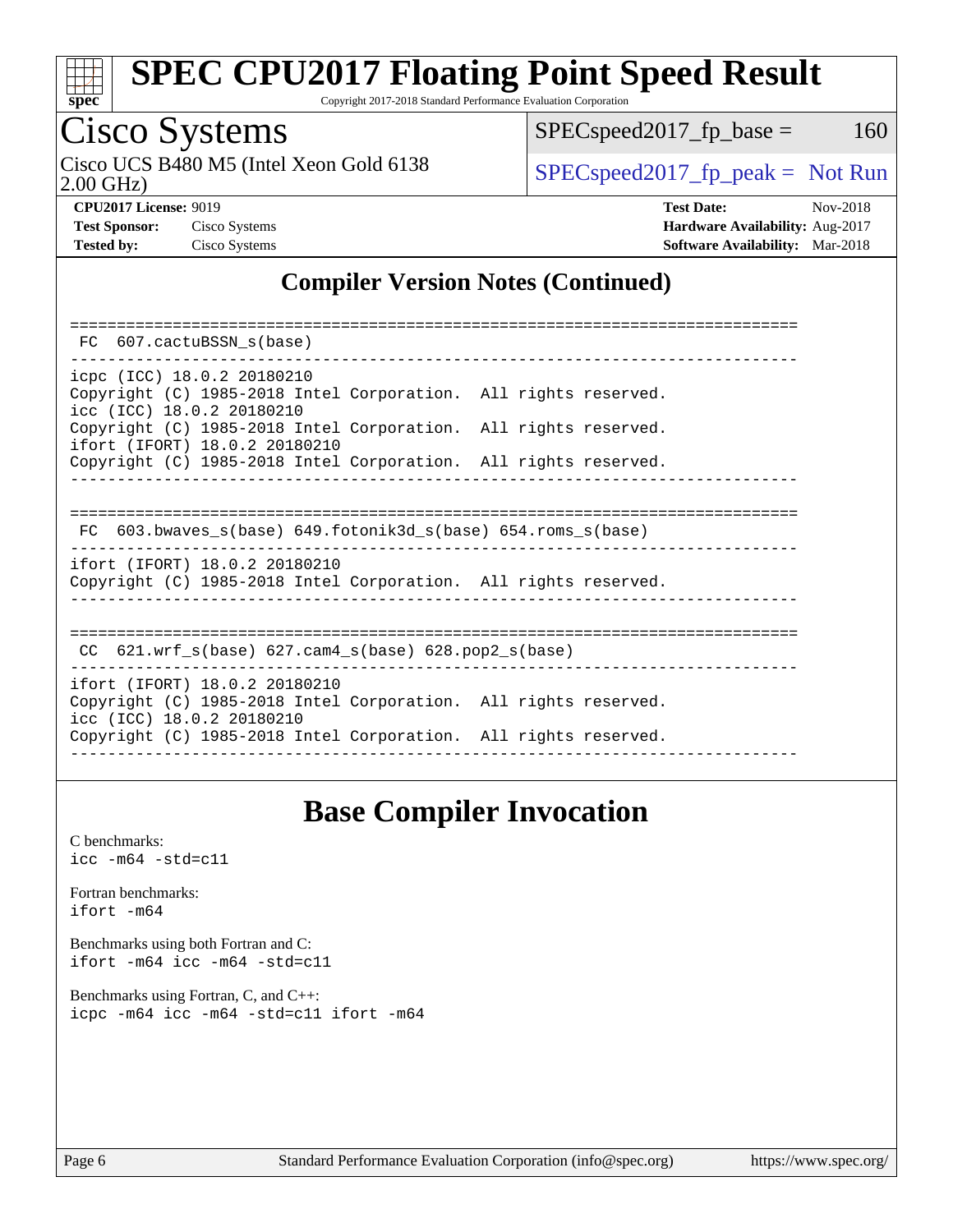

Copyright 2017-2018 Standard Performance Evaluation Corporation

## Cisco Systems

2.00 GHz) Cisco UCS B480 M5 (Intel Xeon Gold 6138  $\vert$  [SPECspeed2017\\_fp\\_peak =](http://www.spec.org/auto/cpu2017/Docs/result-fields.html#SPECspeed2017fppeak) Not Run

 $SPEC speed2017<sub>fp</sub> base =  $160$$ 

**[CPU2017 License:](http://www.spec.org/auto/cpu2017/Docs/result-fields.html#CPU2017License)** 9019 **[Test Date:](http://www.spec.org/auto/cpu2017/Docs/result-fields.html#TestDate)** Nov-2018 **[Test Sponsor:](http://www.spec.org/auto/cpu2017/Docs/result-fields.html#TestSponsor)** Cisco Systems **[Hardware Availability:](http://www.spec.org/auto/cpu2017/Docs/result-fields.html#HardwareAvailability)** Aug-2017 **[Tested by:](http://www.spec.org/auto/cpu2017/Docs/result-fields.html#Testedby)** Cisco Systems **[Software Availability:](http://www.spec.org/auto/cpu2017/Docs/result-fields.html#SoftwareAvailability)** Mar-2018

## **[Base Portability Flags](http://www.spec.org/auto/cpu2017/Docs/result-fields.html#BasePortabilityFlags)**

 603.bwaves\_s: [-DSPEC\\_LP64](http://www.spec.org/cpu2017/results/res2018q4/cpu2017-20181211-10297.flags.html#suite_basePORTABILITY603_bwaves_s_DSPEC_LP64) 607.cactuBSSN\_s: [-DSPEC\\_LP64](http://www.spec.org/cpu2017/results/res2018q4/cpu2017-20181211-10297.flags.html#suite_basePORTABILITY607_cactuBSSN_s_DSPEC_LP64) 619.lbm\_s: [-DSPEC\\_LP64](http://www.spec.org/cpu2017/results/res2018q4/cpu2017-20181211-10297.flags.html#suite_basePORTABILITY619_lbm_s_DSPEC_LP64) 621.wrf\_s: [-DSPEC\\_LP64](http://www.spec.org/cpu2017/results/res2018q4/cpu2017-20181211-10297.flags.html#suite_basePORTABILITY621_wrf_s_DSPEC_LP64) [-DSPEC\\_CASE\\_FLAG](http://www.spec.org/cpu2017/results/res2018q4/cpu2017-20181211-10297.flags.html#b621.wrf_s_baseCPORTABILITY_DSPEC_CASE_FLAG) [-convert big\\_endian](http://www.spec.org/cpu2017/results/res2018q4/cpu2017-20181211-10297.flags.html#user_baseFPORTABILITY621_wrf_s_convert_big_endian_c3194028bc08c63ac5d04de18c48ce6d347e4e562e8892b8bdbdc0214820426deb8554edfa529a3fb25a586e65a3d812c835984020483e7e73212c4d31a38223) 627.cam4\_s: [-DSPEC\\_LP64](http://www.spec.org/cpu2017/results/res2018q4/cpu2017-20181211-10297.flags.html#suite_basePORTABILITY627_cam4_s_DSPEC_LP64) [-DSPEC\\_CASE\\_FLAG](http://www.spec.org/cpu2017/results/res2018q4/cpu2017-20181211-10297.flags.html#b627.cam4_s_baseCPORTABILITY_DSPEC_CASE_FLAG) 628.pop2\_s: [-DSPEC\\_LP64](http://www.spec.org/cpu2017/results/res2018q4/cpu2017-20181211-10297.flags.html#suite_basePORTABILITY628_pop2_s_DSPEC_LP64) [-DSPEC\\_CASE\\_FLAG](http://www.spec.org/cpu2017/results/res2018q4/cpu2017-20181211-10297.flags.html#b628.pop2_s_baseCPORTABILITY_DSPEC_CASE_FLAG) [-convert big\\_endian](http://www.spec.org/cpu2017/results/res2018q4/cpu2017-20181211-10297.flags.html#user_baseFPORTABILITY628_pop2_s_convert_big_endian_c3194028bc08c63ac5d04de18c48ce6d347e4e562e8892b8bdbdc0214820426deb8554edfa529a3fb25a586e65a3d812c835984020483e7e73212c4d31a38223) [-assume byterecl](http://www.spec.org/cpu2017/results/res2018q4/cpu2017-20181211-10297.flags.html#user_baseFPORTABILITY628_pop2_s_assume_byterecl_7e47d18b9513cf18525430bbf0f2177aa9bf368bc7a059c09b2c06a34b53bd3447c950d3f8d6c70e3faf3a05c8557d66a5798b567902e8849adc142926523472) 638.imagick\_s: [-DSPEC\\_LP64](http://www.spec.org/cpu2017/results/res2018q4/cpu2017-20181211-10297.flags.html#suite_basePORTABILITY638_imagick_s_DSPEC_LP64) 644.nab\_s: [-DSPEC\\_LP64](http://www.spec.org/cpu2017/results/res2018q4/cpu2017-20181211-10297.flags.html#suite_basePORTABILITY644_nab_s_DSPEC_LP64) 649.fotonik3d\_s: [-DSPEC\\_LP64](http://www.spec.org/cpu2017/results/res2018q4/cpu2017-20181211-10297.flags.html#suite_basePORTABILITY649_fotonik3d_s_DSPEC_LP64) 654.roms\_s: [-DSPEC\\_LP64](http://www.spec.org/cpu2017/results/res2018q4/cpu2017-20181211-10297.flags.html#suite_basePORTABILITY654_roms_s_DSPEC_LP64)

## **[Base Optimization Flags](http://www.spec.org/auto/cpu2017/Docs/result-fields.html#BaseOptimizationFlags)**

#### [C benchmarks](http://www.spec.org/auto/cpu2017/Docs/result-fields.html#Cbenchmarks):

[-Wl,-z,muldefs](http://www.spec.org/cpu2017/results/res2018q4/cpu2017-20181211-10297.flags.html#user_CCbase_link_force_multiple1_b4cbdb97b34bdee9ceefcfe54f4c8ea74255f0b02a4b23e853cdb0e18eb4525ac79b5a88067c842dd0ee6996c24547a27a4b99331201badda8798ef8a743f577) [-xCORE-AVX512](http://www.spec.org/cpu2017/results/res2018q4/cpu2017-20181211-10297.flags.html#user_CCbase_f-xCORE-AVX512) [-ipo](http://www.spec.org/cpu2017/results/res2018q4/cpu2017-20181211-10297.flags.html#user_CCbase_f-ipo) [-O3](http://www.spec.org/cpu2017/results/res2018q4/cpu2017-20181211-10297.flags.html#user_CCbase_f-O3) [-no-prec-div](http://www.spec.org/cpu2017/results/res2018q4/cpu2017-20181211-10297.flags.html#user_CCbase_f-no-prec-div) [-qopt-prefetch](http://www.spec.org/cpu2017/results/res2018q4/cpu2017-20181211-10297.flags.html#user_CCbase_f-qopt-prefetch) [-ffinite-math-only](http://www.spec.org/cpu2017/results/res2018q4/cpu2017-20181211-10297.flags.html#user_CCbase_f_finite_math_only_cb91587bd2077682c4b38af759c288ed7c732db004271a9512da14a4f8007909a5f1427ecbf1a0fb78ff2a814402c6114ac565ca162485bbcae155b5e4258871) [-qopt-mem-layout-trans=3](http://www.spec.org/cpu2017/results/res2018q4/cpu2017-20181211-10297.flags.html#user_CCbase_f-qopt-mem-layout-trans_de80db37974c74b1f0e20d883f0b675c88c3b01e9d123adea9b28688d64333345fb62bc4a798493513fdb68f60282f9a726aa07f478b2f7113531aecce732043) [-qopenmp](http://www.spec.org/cpu2017/results/res2018q4/cpu2017-20181211-10297.flags.html#user_CCbase_qopenmp_16be0c44f24f464004c6784a7acb94aca937f053568ce72f94b139a11c7c168634a55f6653758ddd83bcf7b8463e8028bb0b48b77bcddc6b78d5d95bb1df2967) [-DSPEC\\_OPENMP](http://www.spec.org/cpu2017/results/res2018q4/cpu2017-20181211-10297.flags.html#suite_CCbase_DSPEC_OPENMP) [-L/usr/local/je5.0.1-64/lib](http://www.spec.org/cpu2017/results/res2018q4/cpu2017-20181211-10297.flags.html#user_CCbase_jemalloc_link_path64_4b10a636b7bce113509b17f3bd0d6226c5fb2346b9178c2d0232c14f04ab830f976640479e5c33dc2bcbbdad86ecfb6634cbbd4418746f06f368b512fced5394) [-ljemalloc](http://www.spec.org/cpu2017/results/res2018q4/cpu2017-20181211-10297.flags.html#user_CCbase_jemalloc_link_lib_d1249b907c500fa1c0672f44f562e3d0f79738ae9e3c4a9c376d49f265a04b9c99b167ecedbf6711b3085be911c67ff61f150a17b3472be731631ba4d0471706)

### [Fortran benchmarks](http://www.spec.org/auto/cpu2017/Docs/result-fields.html#Fortranbenchmarks):

[-Wl,-z,muldefs](http://www.spec.org/cpu2017/results/res2018q4/cpu2017-20181211-10297.flags.html#user_FCbase_link_force_multiple1_b4cbdb97b34bdee9ceefcfe54f4c8ea74255f0b02a4b23e853cdb0e18eb4525ac79b5a88067c842dd0ee6996c24547a27a4b99331201badda8798ef8a743f577) [-DSPEC\\_OPENMP](http://www.spec.org/cpu2017/results/res2018q4/cpu2017-20181211-10297.flags.html#suite_FCbase_DSPEC_OPENMP) [-xCORE-AVX512](http://www.spec.org/cpu2017/results/res2018q4/cpu2017-20181211-10297.flags.html#user_FCbase_f-xCORE-AVX512) [-ipo](http://www.spec.org/cpu2017/results/res2018q4/cpu2017-20181211-10297.flags.html#user_FCbase_f-ipo) [-O3](http://www.spec.org/cpu2017/results/res2018q4/cpu2017-20181211-10297.flags.html#user_FCbase_f-O3) [-no-prec-div](http://www.spec.org/cpu2017/results/res2018q4/cpu2017-20181211-10297.flags.html#user_FCbase_f-no-prec-div) [-qopt-prefetch](http://www.spec.org/cpu2017/results/res2018q4/cpu2017-20181211-10297.flags.html#user_FCbase_f-qopt-prefetch) [-ffinite-math-only](http://www.spec.org/cpu2017/results/res2018q4/cpu2017-20181211-10297.flags.html#user_FCbase_f_finite_math_only_cb91587bd2077682c4b38af759c288ed7c732db004271a9512da14a4f8007909a5f1427ecbf1a0fb78ff2a814402c6114ac565ca162485bbcae155b5e4258871) [-qopt-mem-layout-trans=3](http://www.spec.org/cpu2017/results/res2018q4/cpu2017-20181211-10297.flags.html#user_FCbase_f-qopt-mem-layout-trans_de80db37974c74b1f0e20d883f0b675c88c3b01e9d123adea9b28688d64333345fb62bc4a798493513fdb68f60282f9a726aa07f478b2f7113531aecce732043) [-qopenmp](http://www.spec.org/cpu2017/results/res2018q4/cpu2017-20181211-10297.flags.html#user_FCbase_qopenmp_16be0c44f24f464004c6784a7acb94aca937f053568ce72f94b139a11c7c168634a55f6653758ddd83bcf7b8463e8028bb0b48b77bcddc6b78d5d95bb1df2967) [-nostandard-realloc-lhs](http://www.spec.org/cpu2017/results/res2018q4/cpu2017-20181211-10297.flags.html#user_FCbase_f_2003_std_realloc_82b4557e90729c0f113870c07e44d33d6f5a304b4f63d4c15d2d0f1fab99f5daaed73bdb9275d9ae411527f28b936061aa8b9c8f2d63842963b95c9dd6426b8a) [-L/usr/local/je5.0.1-64/lib](http://www.spec.org/cpu2017/results/res2018q4/cpu2017-20181211-10297.flags.html#user_FCbase_jemalloc_link_path64_4b10a636b7bce113509b17f3bd0d6226c5fb2346b9178c2d0232c14f04ab830f976640479e5c33dc2bcbbdad86ecfb6634cbbd4418746f06f368b512fced5394) [-ljemalloc](http://www.spec.org/cpu2017/results/res2018q4/cpu2017-20181211-10297.flags.html#user_FCbase_jemalloc_link_lib_d1249b907c500fa1c0672f44f562e3d0f79738ae9e3c4a9c376d49f265a04b9c99b167ecedbf6711b3085be911c67ff61f150a17b3472be731631ba4d0471706)

### [Benchmarks using both Fortran and C](http://www.spec.org/auto/cpu2017/Docs/result-fields.html#BenchmarksusingbothFortranandC):

[-Wl,-z,muldefs](http://www.spec.org/cpu2017/results/res2018q4/cpu2017-20181211-10297.flags.html#user_CC_FCbase_link_force_multiple1_b4cbdb97b34bdee9ceefcfe54f4c8ea74255f0b02a4b23e853cdb0e18eb4525ac79b5a88067c842dd0ee6996c24547a27a4b99331201badda8798ef8a743f577) [-xCORE-AVX512](http://www.spec.org/cpu2017/results/res2018q4/cpu2017-20181211-10297.flags.html#user_CC_FCbase_f-xCORE-AVX512) [-ipo](http://www.spec.org/cpu2017/results/res2018q4/cpu2017-20181211-10297.flags.html#user_CC_FCbase_f-ipo) [-O3](http://www.spec.org/cpu2017/results/res2018q4/cpu2017-20181211-10297.flags.html#user_CC_FCbase_f-O3) [-no-prec-div](http://www.spec.org/cpu2017/results/res2018q4/cpu2017-20181211-10297.flags.html#user_CC_FCbase_f-no-prec-div) [-qopt-prefetch](http://www.spec.org/cpu2017/results/res2018q4/cpu2017-20181211-10297.flags.html#user_CC_FCbase_f-qopt-prefetch) [-ffinite-math-only](http://www.spec.org/cpu2017/results/res2018q4/cpu2017-20181211-10297.flags.html#user_CC_FCbase_f_finite_math_only_cb91587bd2077682c4b38af759c288ed7c732db004271a9512da14a4f8007909a5f1427ecbf1a0fb78ff2a814402c6114ac565ca162485bbcae155b5e4258871) [-qopt-mem-layout-trans=3](http://www.spec.org/cpu2017/results/res2018q4/cpu2017-20181211-10297.flags.html#user_CC_FCbase_f-qopt-mem-layout-trans_de80db37974c74b1f0e20d883f0b675c88c3b01e9d123adea9b28688d64333345fb62bc4a798493513fdb68f60282f9a726aa07f478b2f7113531aecce732043) [-qopenmp](http://www.spec.org/cpu2017/results/res2018q4/cpu2017-20181211-10297.flags.html#user_CC_FCbase_qopenmp_16be0c44f24f464004c6784a7acb94aca937f053568ce72f94b139a11c7c168634a55f6653758ddd83bcf7b8463e8028bb0b48b77bcddc6b78d5d95bb1df2967) [-DSPEC\\_OPENMP](http://www.spec.org/cpu2017/results/res2018q4/cpu2017-20181211-10297.flags.html#suite_CC_FCbase_DSPEC_OPENMP) [-nostandard-realloc-lhs](http://www.spec.org/cpu2017/results/res2018q4/cpu2017-20181211-10297.flags.html#user_CC_FCbase_f_2003_std_realloc_82b4557e90729c0f113870c07e44d33d6f5a304b4f63d4c15d2d0f1fab99f5daaed73bdb9275d9ae411527f28b936061aa8b9c8f2d63842963b95c9dd6426b8a) [-L/usr/local/je5.0.1-64/lib](http://www.spec.org/cpu2017/results/res2018q4/cpu2017-20181211-10297.flags.html#user_CC_FCbase_jemalloc_link_path64_4b10a636b7bce113509b17f3bd0d6226c5fb2346b9178c2d0232c14f04ab830f976640479e5c33dc2bcbbdad86ecfb6634cbbd4418746f06f368b512fced5394) [-ljemalloc](http://www.spec.org/cpu2017/results/res2018q4/cpu2017-20181211-10297.flags.html#user_CC_FCbase_jemalloc_link_lib_d1249b907c500fa1c0672f44f562e3d0f79738ae9e3c4a9c376d49f265a04b9c99b167ecedbf6711b3085be911c67ff61f150a17b3472be731631ba4d0471706)

### [Benchmarks using Fortran, C, and C++:](http://www.spec.org/auto/cpu2017/Docs/result-fields.html#BenchmarksusingFortranCandCXX)

[-Wl,-z,muldefs](http://www.spec.org/cpu2017/results/res2018q4/cpu2017-20181211-10297.flags.html#user_CC_CXX_FCbase_link_force_multiple1_b4cbdb97b34bdee9ceefcfe54f4c8ea74255f0b02a4b23e853cdb0e18eb4525ac79b5a88067c842dd0ee6996c24547a27a4b99331201badda8798ef8a743f577) [-xCORE-AVX512](http://www.spec.org/cpu2017/results/res2018q4/cpu2017-20181211-10297.flags.html#user_CC_CXX_FCbase_f-xCORE-AVX512) [-ipo](http://www.spec.org/cpu2017/results/res2018q4/cpu2017-20181211-10297.flags.html#user_CC_CXX_FCbase_f-ipo) [-O3](http://www.spec.org/cpu2017/results/res2018q4/cpu2017-20181211-10297.flags.html#user_CC_CXX_FCbase_f-O3) [-no-prec-div](http://www.spec.org/cpu2017/results/res2018q4/cpu2017-20181211-10297.flags.html#user_CC_CXX_FCbase_f-no-prec-div) [-qopt-prefetch](http://www.spec.org/cpu2017/results/res2018q4/cpu2017-20181211-10297.flags.html#user_CC_CXX_FCbase_f-qopt-prefetch) [-ffinite-math-only](http://www.spec.org/cpu2017/results/res2018q4/cpu2017-20181211-10297.flags.html#user_CC_CXX_FCbase_f_finite_math_only_cb91587bd2077682c4b38af759c288ed7c732db004271a9512da14a4f8007909a5f1427ecbf1a0fb78ff2a814402c6114ac565ca162485bbcae155b5e4258871) [-qopt-mem-layout-trans=3](http://www.spec.org/cpu2017/results/res2018q4/cpu2017-20181211-10297.flags.html#user_CC_CXX_FCbase_f-qopt-mem-layout-trans_de80db37974c74b1f0e20d883f0b675c88c3b01e9d123adea9b28688d64333345fb62bc4a798493513fdb68f60282f9a726aa07f478b2f7113531aecce732043) [-qopenmp](http://www.spec.org/cpu2017/results/res2018q4/cpu2017-20181211-10297.flags.html#user_CC_CXX_FCbase_qopenmp_16be0c44f24f464004c6784a7acb94aca937f053568ce72f94b139a11c7c168634a55f6653758ddd83bcf7b8463e8028bb0b48b77bcddc6b78d5d95bb1df2967) [-DSPEC\\_OPENMP](http://www.spec.org/cpu2017/results/res2018q4/cpu2017-20181211-10297.flags.html#suite_CC_CXX_FCbase_DSPEC_OPENMP) [-nostandard-realloc-lhs](http://www.spec.org/cpu2017/results/res2018q4/cpu2017-20181211-10297.flags.html#user_CC_CXX_FCbase_f_2003_std_realloc_82b4557e90729c0f113870c07e44d33d6f5a304b4f63d4c15d2d0f1fab99f5daaed73bdb9275d9ae411527f28b936061aa8b9c8f2d63842963b95c9dd6426b8a) [-L/usr/local/je5.0.1-64/lib](http://www.spec.org/cpu2017/results/res2018q4/cpu2017-20181211-10297.flags.html#user_CC_CXX_FCbase_jemalloc_link_path64_4b10a636b7bce113509b17f3bd0d6226c5fb2346b9178c2d0232c14f04ab830f976640479e5c33dc2bcbbdad86ecfb6634cbbd4418746f06f368b512fced5394) [-ljemalloc](http://www.spec.org/cpu2017/results/res2018q4/cpu2017-20181211-10297.flags.html#user_CC_CXX_FCbase_jemalloc_link_lib_d1249b907c500fa1c0672f44f562e3d0f79738ae9e3c4a9c376d49f265a04b9c99b167ecedbf6711b3085be911c67ff61f150a17b3472be731631ba4d0471706)

The flags files that were used to format this result can be browsed at <http://www.spec.org/cpu2017/flags/Intel-ic18.0-official-linux64.2017-12-21.html> <http://www.spec.org/cpu2017/flags/Cisco-Platform-Settings-V1.2-revH.html>

You can also download the XML flags sources by saving the following links: <http://www.spec.org/cpu2017/flags/Intel-ic18.0-official-linux64.2017-12-21.xml> <http://www.spec.org/cpu2017/flags/Cisco-Platform-Settings-V1.2-revH.xml>